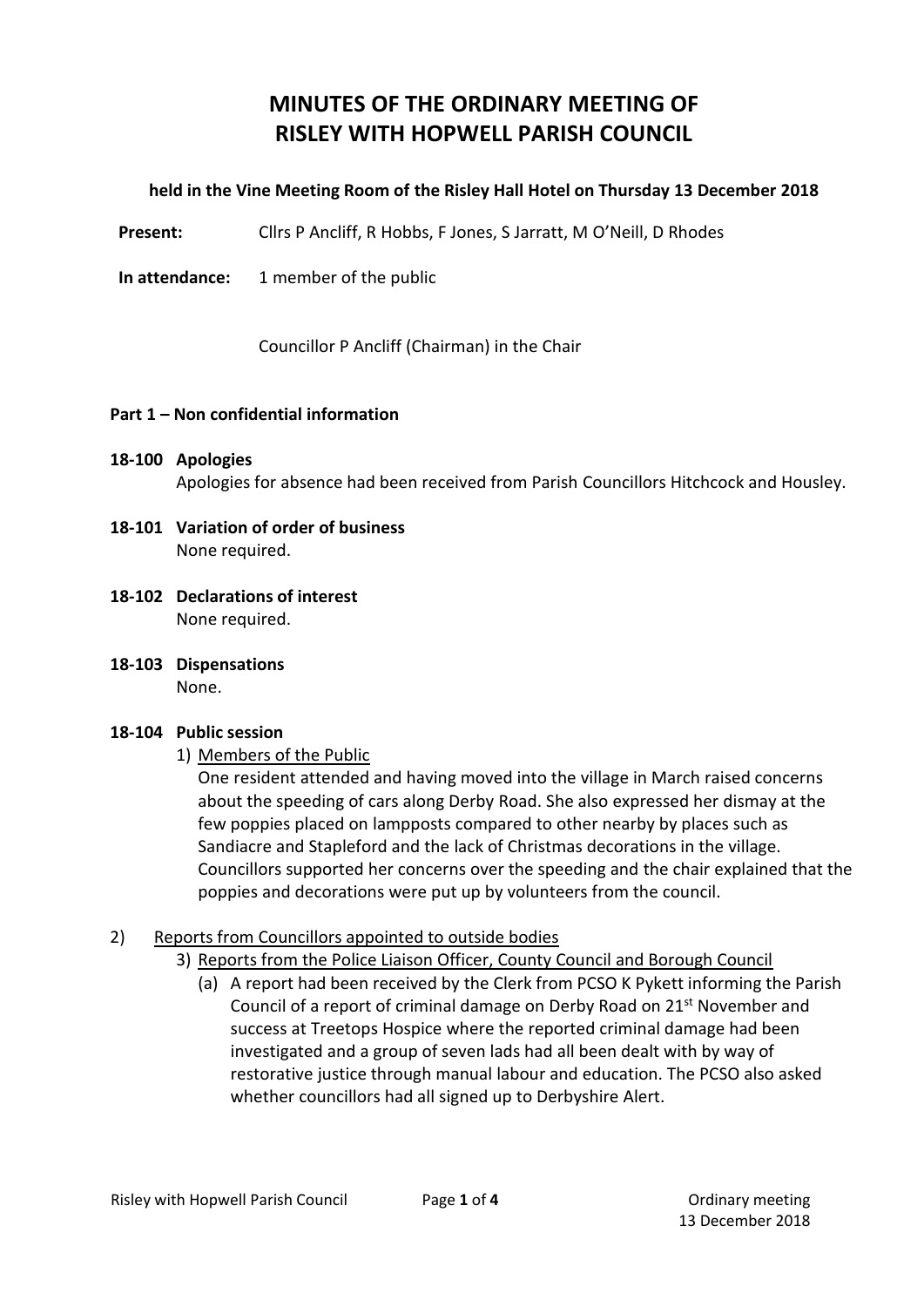Village Hall – report by Councillor Jarratt:

Erewash Community Rural Grant – quotes for the refurbishment of the hall floor had been submitted and the grant application completed.

Defibrillator – management team had agreed that a defibrillator could be located next to key pad, to be visible from the road. This is to be funded by the parish council. It was RESOLVED that the clerk be asked to apply for a grant to fund the purchase, cost estimated to be £1000, which includes the installation and required heater.

Collection of bulky waste – no negative feedback received following the first collection on 8<sup>th</sup> December by either Village Hall or Borough Council workers. Councillor Ancliff raised concerns that the waste did not appear to be separated for recycling. It was RESOLVED that EBC be asked whether the waste is sorted later. Councillors questioned sufficient advertisement for this event. Village Hall signage – a road sign with an arrow pointing to the entrance is required as many users miss the entrance. It was RESOLVED this be a future agenda item and Councillor Wayne Major be asked for his support. Grit –It was proposed by Councillor Ancliff and seconded by Councillor Jarratt that Mr.

Adrian Fogg should continue to use the grit that he has for use on No Man's Lane, and that the 2018/19 supply be divided between Councillor Hitchcock and the Village Hall.

Risley Education Foundation – Councillor Jones reported that financial support for study books had been awarded to students living in Risley and surrounding areas.

- (b) No report received from Councillor Major
- (c) No report received from Councillor Clare

## **18-105 Minutes of the Ordinary Meeting held on 15 November 2018**

The minutes of the ordinary meeting held on 15 November 2018 were proposed as a true record by Councillor Jones, seconded by Councillor Jarratt. These were unanimously agreed and subsequently signed by the Chairman.

### **18-106 Exempt items**

None.

## **18-107 Chairman's announcements/report**

The Chairman's report had been distributed prior to the meeting. Councillor Ancliff gave an update that the bench had now been installed and proposed that the Carols Round the Tree event be an agenda item for the January 2019 meeting. Councillor Jarratt was thanked for providing the biscuits.

## **18-108 Clerk's report**

The Clerk's report had been distributed prior to the meeting. Regarding the website the following was agreed:

- a) Councillors did not wish their contact details to be shown, and that everything is to come to the clerk.
- b) Local groups it was assumed the clerk would write to all the current local groups regarding the new website, agreed these could be added as per current website. Agreed to consider businesses later when the website is up and running.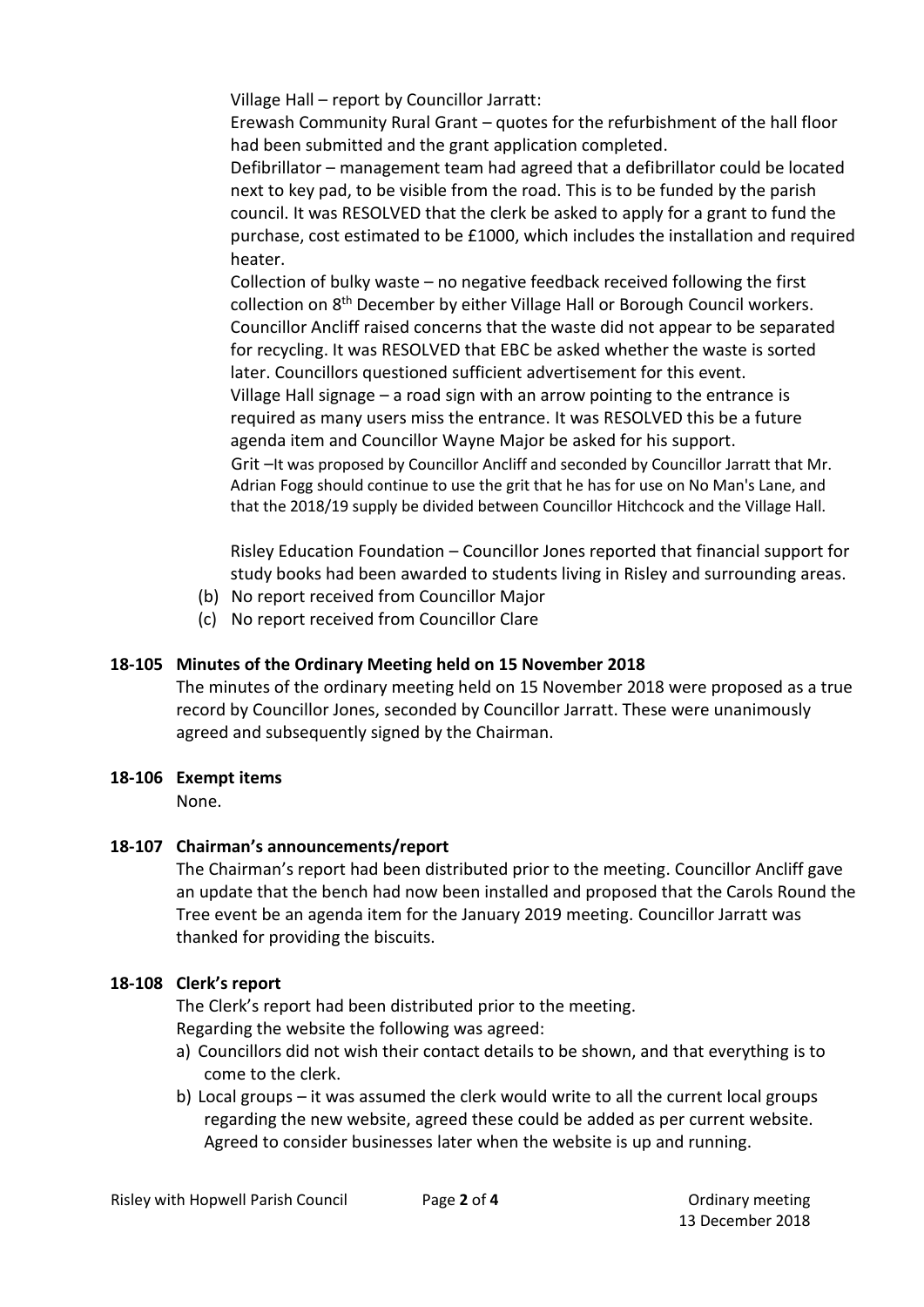- c) Agreed that local groups be given a code to send in information, and only after checking by the clerk would new materials/changes be released by the clerk. It was recognised that some users, eg Village Hall, already uses Facebook to communicate their events.
- d) Health and Safety Executive Councillor Rhodes explained that the Village Hall is dealing with the reported incident.

# **18-109 Derbyshire Association of Local Councils**

Nothing to report.

## **18-110 Matters for determination**

a) Replacement tree sign – The quote obtained by the clerk for £207 + £81-40, was proposed by Councillor Ancliff and seconded by Councillor Rhodes, all agreed.

## **18-111 Finance**

## **(a) Accounts for payment**

| Cheque No. | It was RESOLVED to approve the following payments:<br>Payee                  |   | Amount |
|------------|------------------------------------------------------------------------------|---|--------|
| 002207     | <b>Shed Grounds Maintenance Ltd</b><br>(Mowing in October 2018 - VAT £90.72) | £ | 544.32 |
| 002208     | Talesh No. 3 Risley Hotel<br>(Room Hire – December)                          | £ | 25.00  |
| 002209     | S J Dunkley<br>(Salary and expenses for November)                            | f | 305.72 |
| 002210     | <b>HMRC</b><br>(PAYE – November)                                             | £ | 62.00  |
| 002211     | The Salvation Army<br>(Donations for Carols Round the Tree)                  | £ | 150.00 |
| 002212     | Wish upon a Star<br>(Donation in lieu of Christmas Tree)                     | f | 250.00 |
| 002213     | F. Jones<br>(Provisions for Carols Round the Tree)                           | £ | 15.90  |
| 002214     | P Ancliff<br>(Cleaning of Information Point)                                 | £ | 15.00  |
| 002215     | Poplar tree Services Ltd<br>(Work to trees - VAT £30.00)                     | £ | 180.00 |
| 002216     | 2Commune Ltd<br>(website-VAT £)                                              | £ | 90.00  |
| 002217     | Broxap Ltd<br>(bench - VAT £                                                 | £ | 428.40 |

Receipt £115.00 Hanging Basket sponsorship – Risley Conservation Group and The Grange Residential Home)

### **18-112 Playground inspections**

The report for November had been emailed to clerk by Councillor O'Neill with no matters arising.